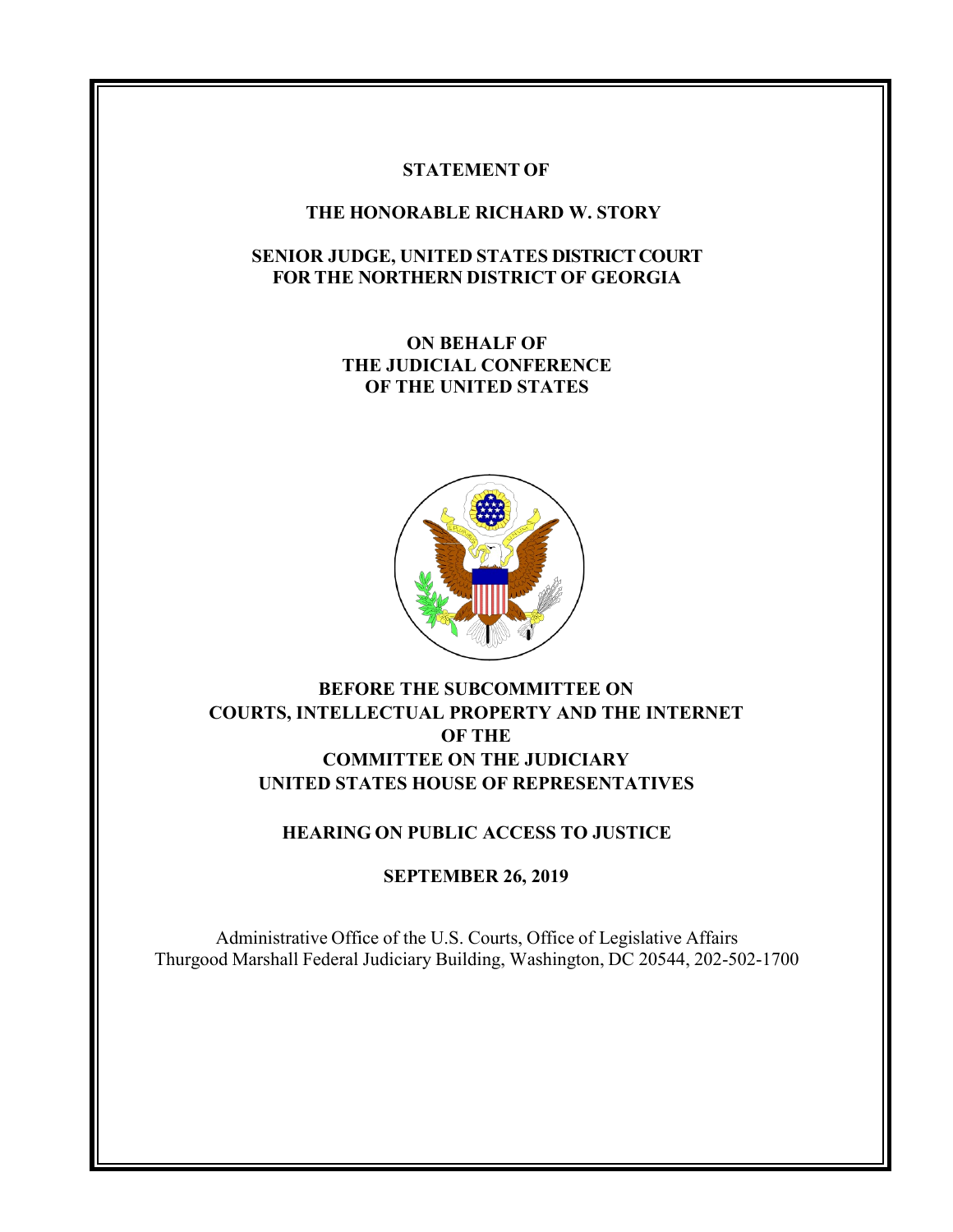Chairman Johnson, Ranking Member Roby, and Members of the Subcommittee:

Good afternoon, I am Richard W. Story, United States Senior District Judge for the Northern District of Georgia. I am pleased to be here with Judge Fleissig, on behalf of the Judicial Conference of the United States. I currently serve as a member of the Judicial Conference's Committee on the Judicial Branch. The responsibility of the Branch Committee is to address problems affecting the Judiciary as an institution and affecting the status of federal judicial officers.

Thank you for inviting representatives of the Judiciary to testify today on the issue of public access to federal courts. As Judge Fleissig describes in her testimony, the Federal Judiciary has a long history of fostering transparency and accountability in the federal courts and of educating the public regarding the judicial process. With certain very limited exceptions, each step of that process is open to the public: from initial filings, to hearings and trials, to orders and opinions issued by the court, and to parts of the record relied upon by a judge. By conducting our judicial work in public view, public confidence in the courts is enhanced, and citizens learn first-hand how our judicial system works.

You have heard testimony about public access to court proceedings and case files. In addition, every federal court maintains a website with information about judges, local rules and procedures, calendars of events and proceedings, as well as information for jurors, litigants, and the general public. A list of these local court websites is available to the public on the Judiciary's official website at [www.uscourts.gov.](http://www.uscourts.gov/) Let me describe some other ways in which the Federal Judiciary fosters public access to and understanding of the courts.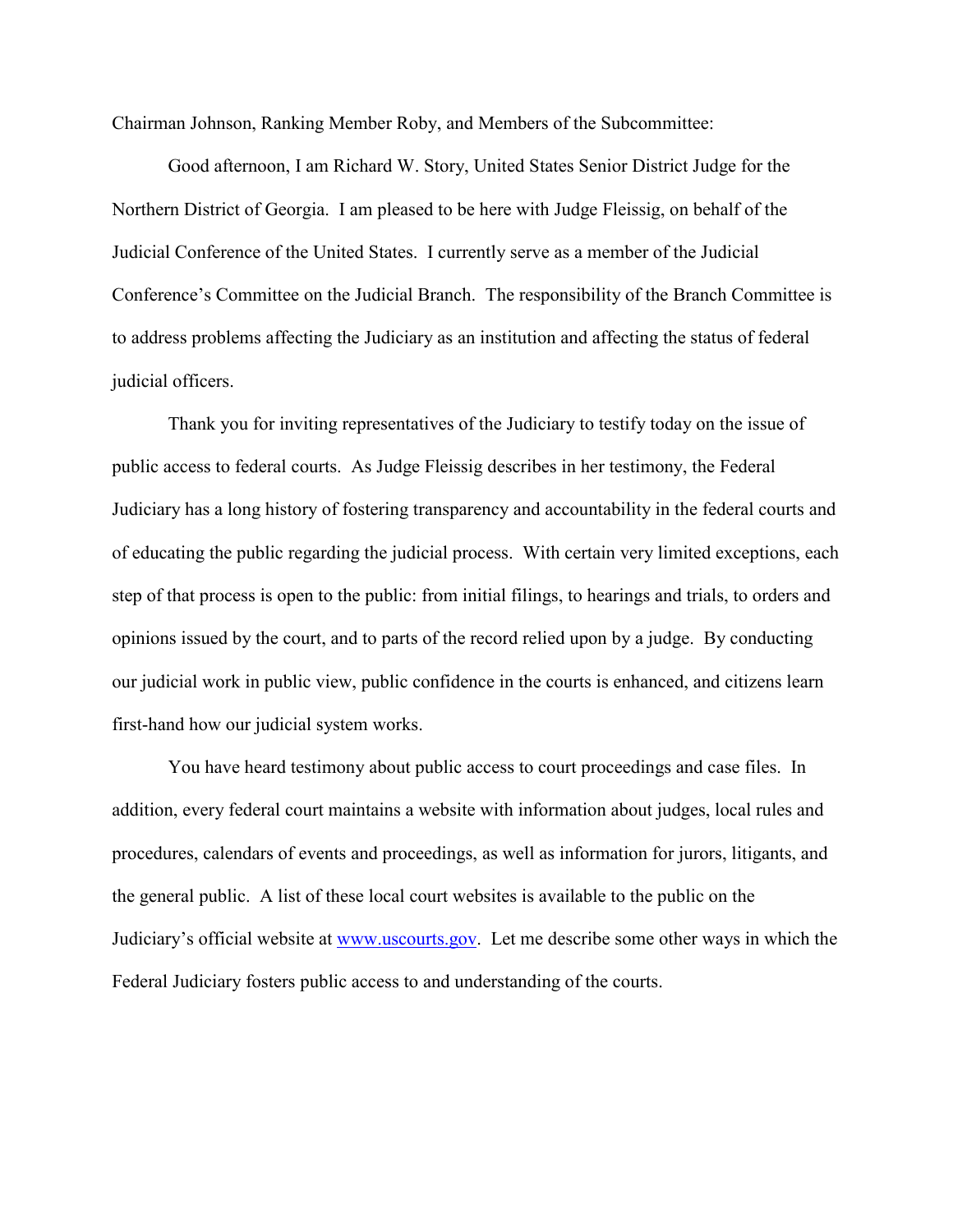In many respects, the Federal Judiciary is more open than any other part of government – through jury service. Jurors do not merely observe a governmental function, they directly participate in it. The jury process is a fundamental element of our democratic process and constitutional order, enshrined in Article III of the Constitution and the Sixth and Seventh Amendments. Last year over 195,000 citizens were present for jury selection or orientation in our trial courts. While jury deliberations are not open to the public, the verdict that jurors reach is essential to the resolution of conflicts in our courts and, with few exceptions, are announced in open court. The Constitutional protection of rights and liberties in federal courts is the responsibility of both judge and jury.

Judges' decisions and the explanations for those decisions, are made public, in writing for all to see, free of charge. Appellate opinions and district court opinions are reported and are made available to the public online through court websites, PACER, and the Government Publishing Office's [www.govinfo.gov](http://www.govinfo.gov/) website.

Federal courts hold a wide variety of public events that educate students and members of the public about court operations and our system of justice. Courts hold ceremonies throughout the year where United States citizenship is formally granted, and new Americans are officially welcomed into our citizenry. Many are held on or around September 17 to celebrate Constitution Day and Citizenship Day. These naturalization ceremonies are conducted in courthouses, community landmarks, and national parks, are open to the public, and may be attended by hundreds and sometimes thousands of people. I hope you have had the opportunity to participate in these inspiring ceremonies. I would encourage you to do so.

Throughout the year, federal courts open their doors to provide experiential learning, mark legal milestones, and celebrate heritage months with educational activities and multi-media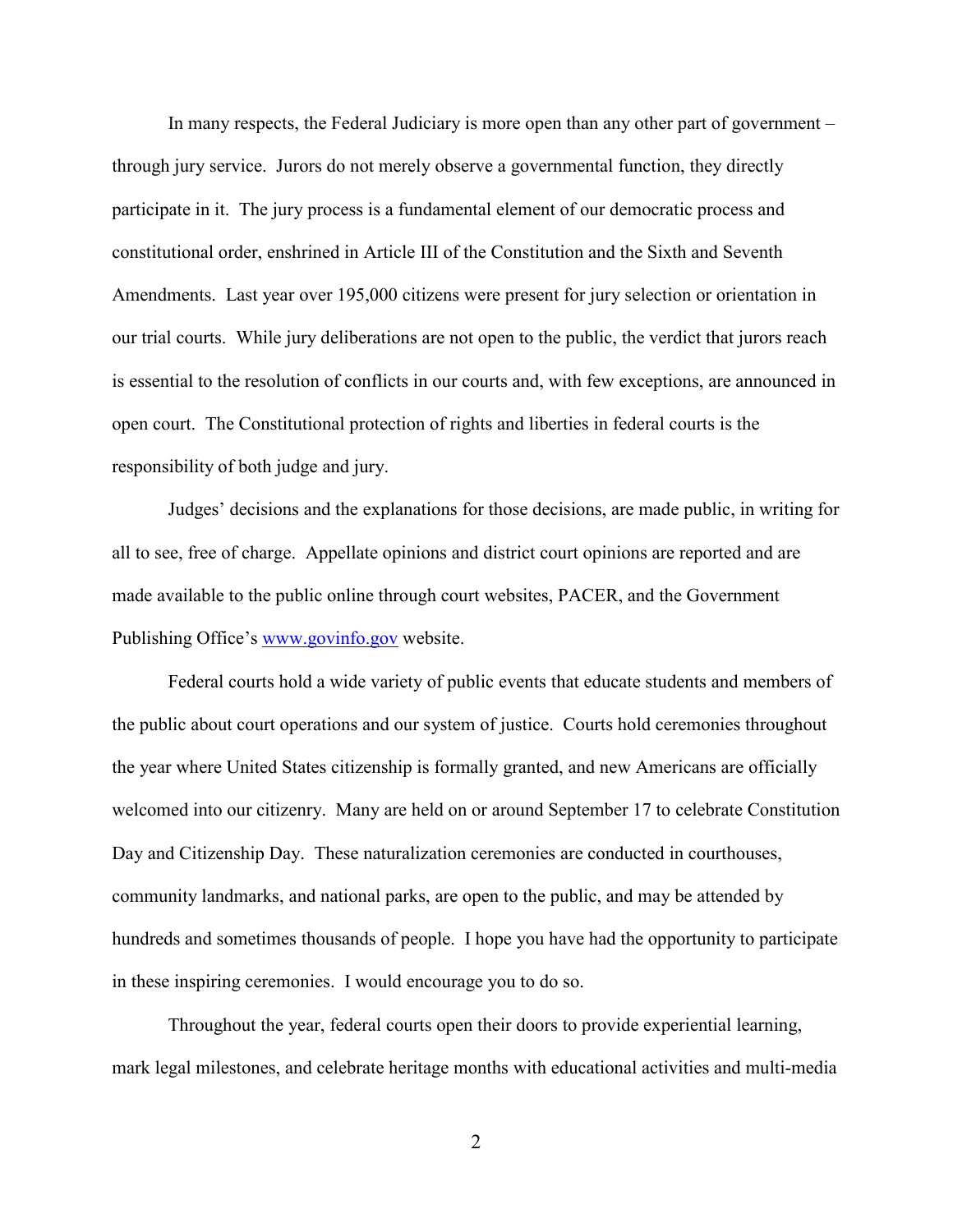resources. Here is just a sampling of events the Federal Judiciary uses to maintain and enhance public understanding of the courts:

Open Doors to Federal Courts – This is a national initiative federal judges use to help the public understand what they do each day, and typically includes realistic simulations of court proceedings. Educators and attorneys work with federal judges in their courtrooms or team up with students in classrooms to apply Supreme Court precedents to fact patterns derived from recent events.

Law Day is celebrated on May 1 and throughout the entire month of May. Courts frequently use this as an opportunity to provide a variety of interactive classroom activities for this celebration.

Anniversary of the Federal Court System – Just two days ago we celebrated the 230th anniversary of a groundbreaking American innovation–the creation of a federal court system, separate from the individual state courts. The Judiciary Act of 1789, one of the first Acts of the First Congress, was signed into law by President George Washington on September 24, 1789.

Bill of Rights Day – This important day is observed on December 15 and throughout the month of December.

Heritage Months – We celebrate diversity and use law-related resources to explore the nation's legal and cultural heritage such as [African American History Month,](https://www.uscourts.gov/about-federal-courts/educational-resources/annual-observances/african-american-history-month) [Women's History](https://www.uscourts.gov/about-federal-courts/educational-resources/annual-observances/womens-history-month)  [Month,](https://www.uscourts.gov/about-federal-courts/educational-resources/annual-observances/womens-history-month) [Asian Pacific American Heritage Month,](https://www.uscourts.gov/about-federal-courts/educational-resources/annual-observances/asian-pacific-american-heritage-month) and [Hispanic Heritage Month.](https://www.uscourts.gov/about-federal-courts/educational-resources/annual-observances/hispanic-heritage-month) These important civic events, conducted in courtrooms and in the community, present another great opportunity for enhancing public understanding of the federal courts.

You can learn more about court civic education resources and programs on the judiciary's internet site at: [https://www.uscourts.gov/about-federal-courts/eduational-resources.](https://www.uscourts.gov/about-federal-courts/eduational-resources)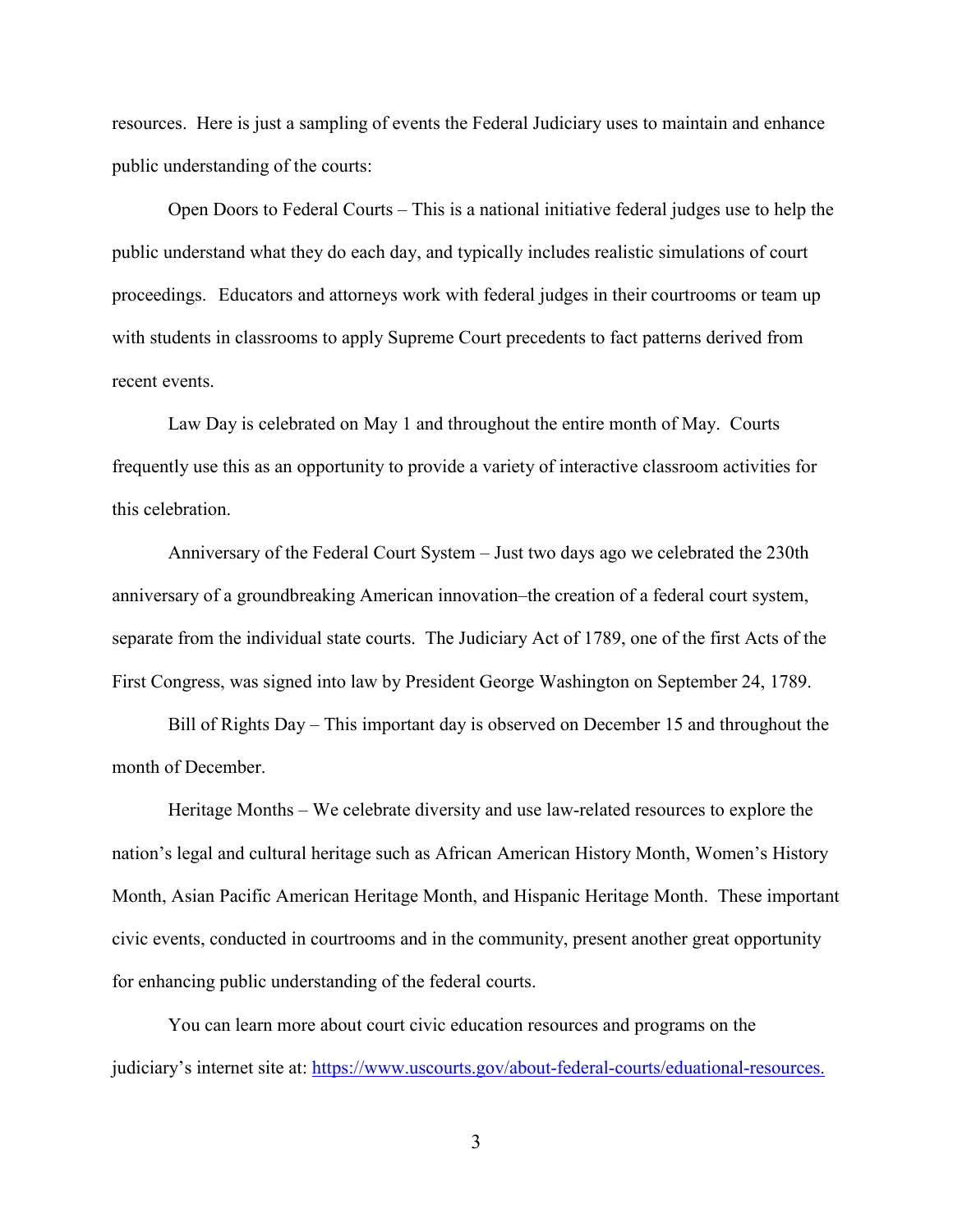#### **Public Access to Court Proceedings and Records is a Core Value of the Judiciary**

As an initial point, I want to emphasize that the right of public access to court proceedings and records is fundamental. The interests of justice, free speech, and democracy depend on the public's awareness of the justice system and how courts serve the community. The Federal Judiciary – each federal court, and every federal judge – takes this public access right seriously, and actively endeavors in each case to ensure that the right is protected. Federal judges adhere to a presumption of openness whereby court proceedings, such as trials and hearings, are open to the public. That same presumption of openness applies to court records, which include the documents that litigants file in a case, as well as the written orders and decisions that judges issue over the course of their cases. Each case filed in federal court is assigned a case file number and entered into the record. Except in limited circumstances, the filed documents are available to any member of the public and can be accessed either at the courthouse or remotely through PACER.

#### **The Public Right of Access is Not Absolute, and Has Tailored Exceptions**

There are, however, circumstances when a party requests that a particular document, although filed and made part of the court record, is restricted from public access. As I will explain, this practice— "sealing"—is rooted in common law and ensures, in those circumstances where a compelling reason exists and a party requests, a judge can determine that a court record can be withheld from public disclosure when requested by a party. The tension here is obvious. On one hand, there is the public's interest and certain common law rights to access and inspect court records. But on the other hand, the law recognizes that there are situations where that right must yield to the compelling interest of a party to the case in protecting that information from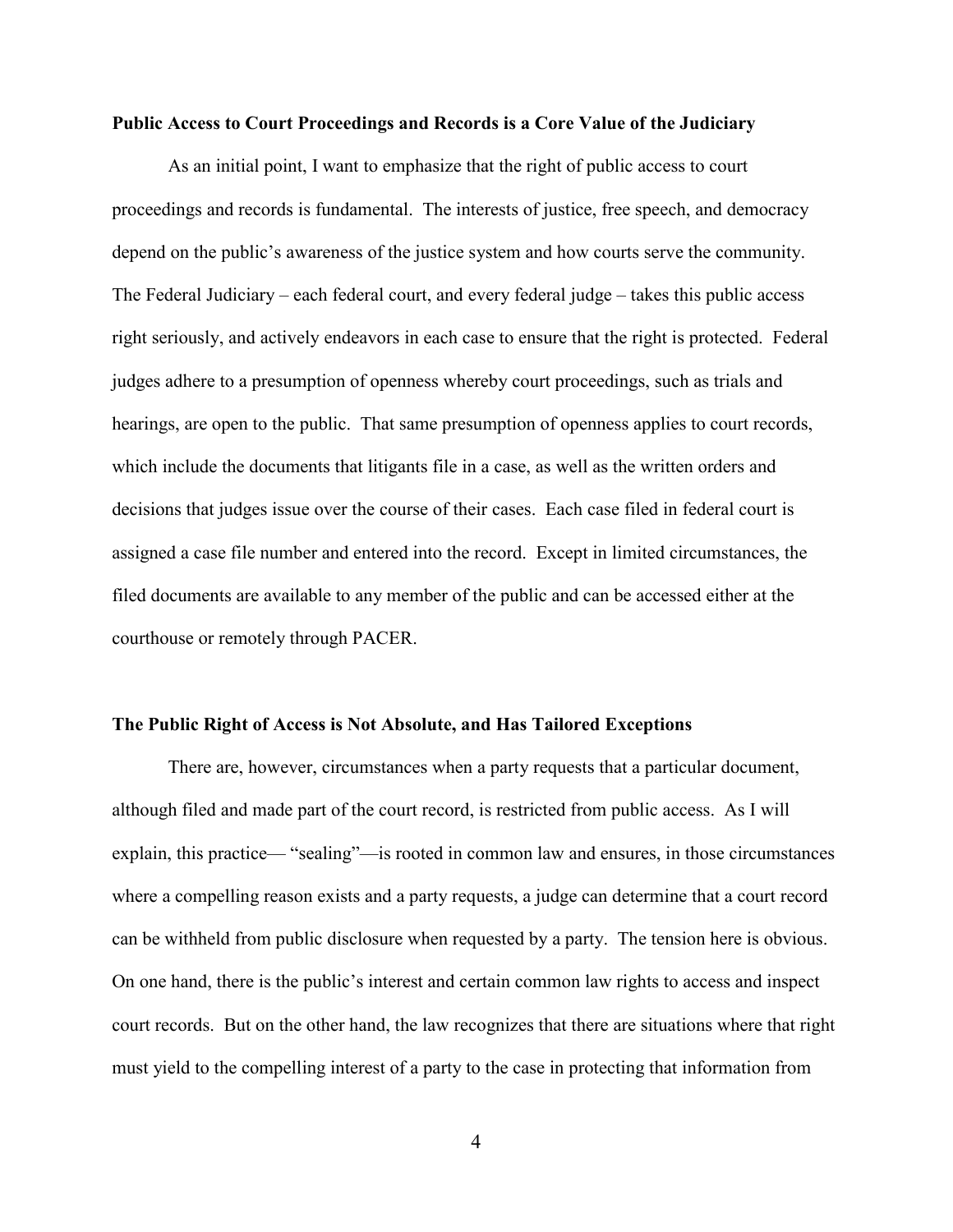public disclosure, such as the protection of personal information, trade secrets, and the names of minors, and to limit adverse publicity that would endanger the ability to hold a fair trial.

For instance, there may be good reason to seal documents in a patent case, where the parties will exchange voluminous and propriety information regarding their processes and sales. This information, if disclosed, could easily place the parties at a disadvantage with competitors who are not parties to the case. Thus, the information is typically exchanged pursuant to a protective order, and if pertinent to a court filing, may be excerpted (or sealed) in the public court filings. While mindful of the public's right of access to the courts, judges must balance that right against the litigants' right to a fair forum. A litigant should not have to jeopardize its competitive position in the marketplace in order to adjudicate a patent suit. If the case goes to trial, the judge will be able to determine what information from the discovery is in fact relevant, and the relevant information will routinely be disclosed in the public court proceeding.

The federal court system operates as a decentralized entity. Each federal court, while subject to federal rules of procedure and statutes, also has the ability and authority to create its own local rules. Beyond that, each judge has a certain level of discretion when hearing an individual case. This allows judges to take a tailored approach to each case they hear - taking into account the particular facts and circumstances with which they are presented. This is important. Every case is unique and must be treated accordingly.

Sealing is a tool used by judges when a party states that a need for confidentiality exists. A judge has the discretion to weigh the party's request for confidentiality against the public's right of access. On occasion, however, there are good reasons for courts to grant a litigant's request to keep parts of some proceedings confidential. Sometimes, refusing to protect confidential interests of a party may thwart settlement and prolong litigation, thus increasing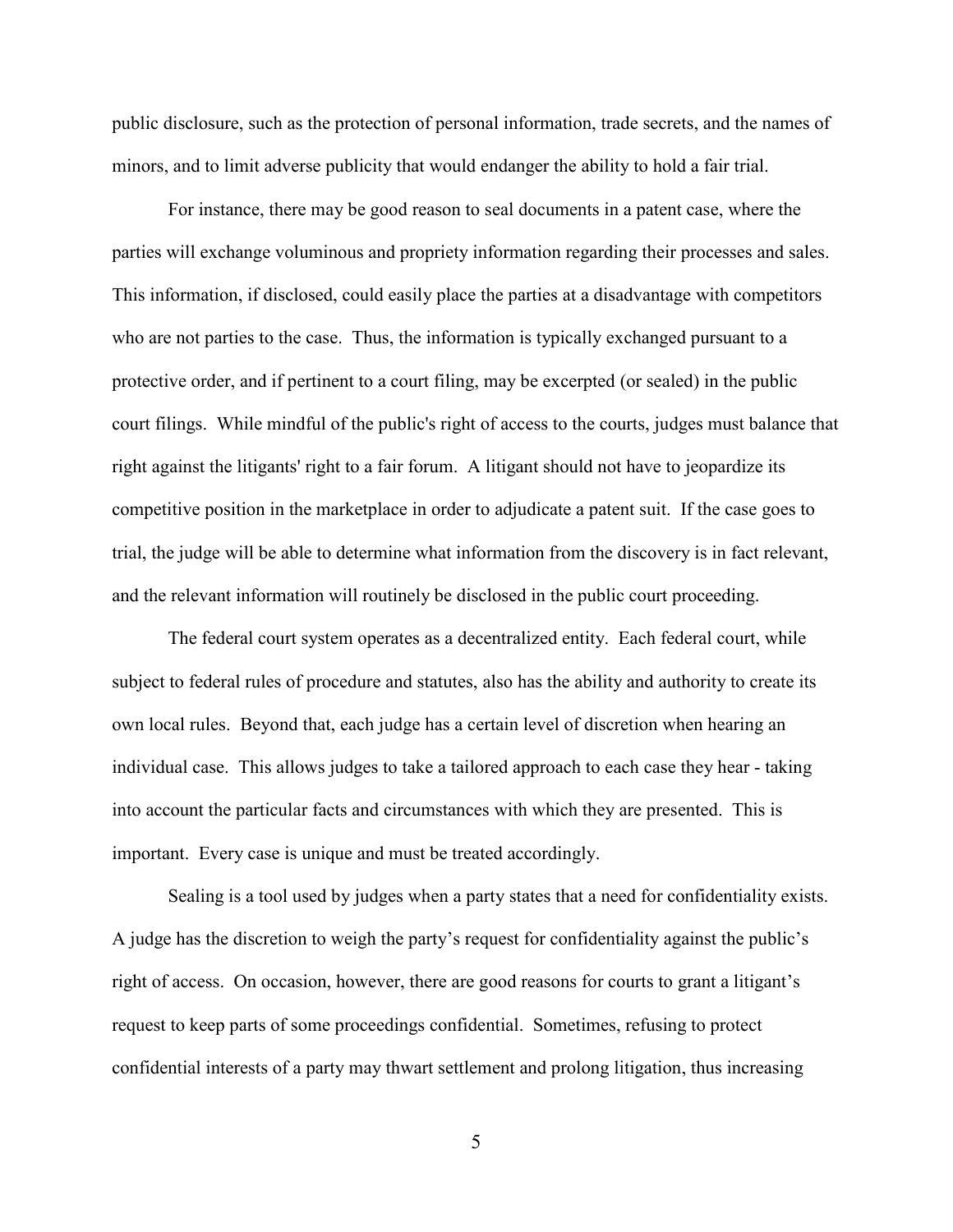costs of the parties, and perhaps, affecting the recovery of the plaintiff. Ultimately, the appellate process provides an integral check on judges' decisions to seal material in cases, ensuring that district judges consider and articulate why the interests in support of nondisclosure are compelling, why the interests supporting access are less so, and why the restriction on access is no broader than necessary. Let me begin, now, by making an important distinction between sealing and protective orders.

### **Protective Orders Under Federal Rule of Civil Procedure 26(c) Represent a Distinct, But Important, Case Management Tool**

Though the two are often conflated, a very important distinction exists between orders to seal court records and "protective orders" entered pursuant to the discovery provisions of Federal Rule of Civil Procedure 26. The starting point for every civil case is the "complaint"—which is the document where a plaintiff sets forth the facts and legal claims for relief and identifies the individuals or entities, i.e., the defendants, against whom those claims are asserted. In most cases, each defendant will file an "answer," wherein the defendant responds to the allegations in the complaint and sets forth any defenses to the plaintiff's claims. These documents, known as the "initial pleadings," are filed with the court and made part of the public record of the case. The parties then exchange information and documents about the allegations and defenses in the case through a process called "discovery." It is important to remember that the primary mission of the Judicial branch is to provide a fair and efficient forum for the resolution of real controversies between both public and private parties.

The information the parties exchange during discovery is not filed with the court at this preliminary stage of the litigation -and for good reason. To foster the truth-seeking process, the rules, by design, permit broad discovery information. Thus, the discovery is often voluminous.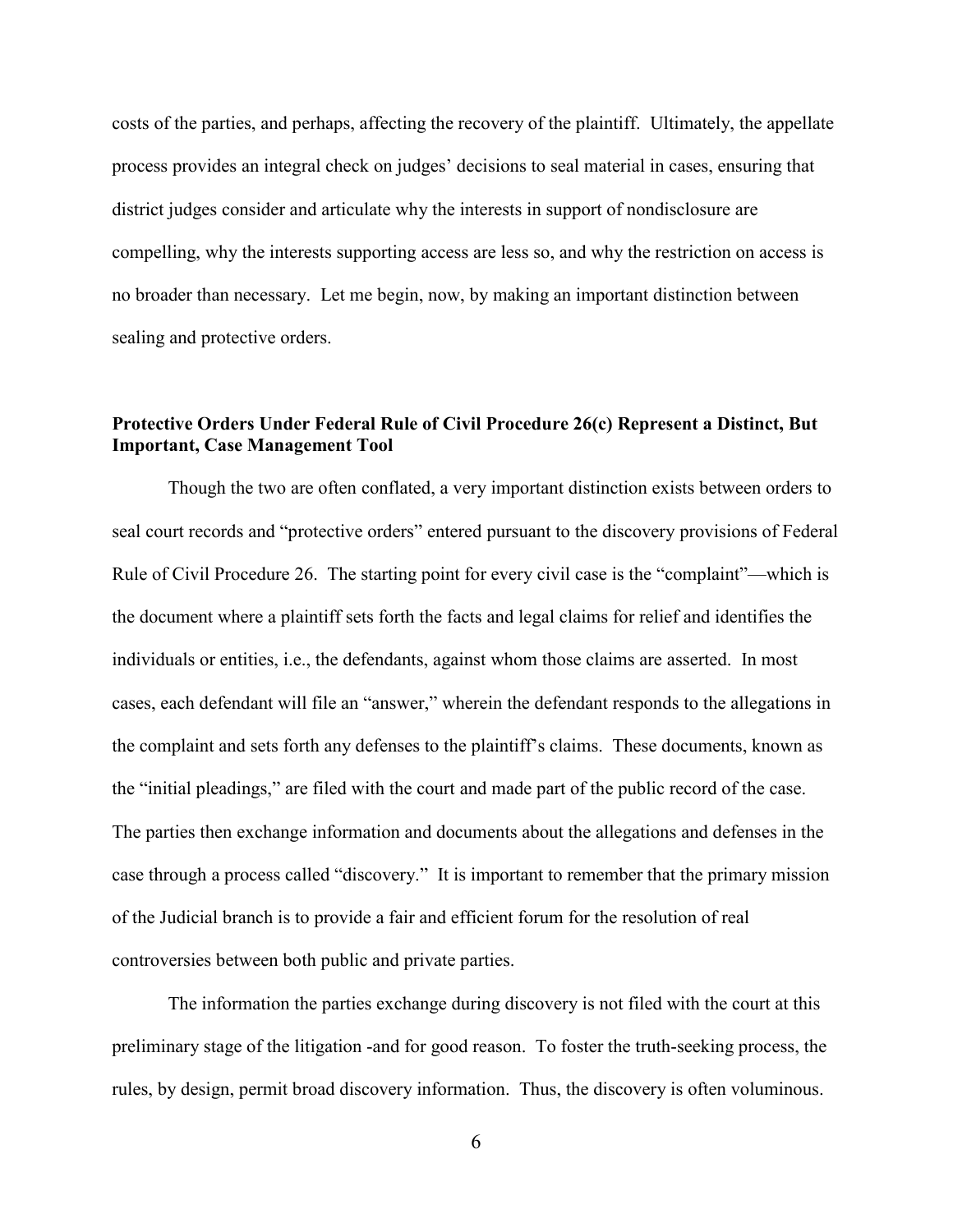The parties exchange information that might be privileged and might not prove relevant to their case and information that may not ever be used in any court filing or court proceeding. To encourage the exchange of information, it is not uncommon for a district court to find "good cause" to enter a protective order that limits the use or disclosure of materials and documents obtained in discovery. Federal Rule of Civil Procedure 26(c) allows a court to issue a protective order "for good cause… to protect a party or person from annoyance, embarrassment, oppression, or undue burden or expense." These protective orders prevent a party from disclosing information obtained through discovery for any purpose other than the litigation. This generally helps move the litigation forward to a merits-based resolution without getting mired down in discovery disputes, since the parties have assurance that the materials they exchange with each other will not go beyond each other unless they wind up being utilized in the litigation. Ultimately, the more private nature of discovery practice helps parties expeditiously and efficiently obtain materials from opposing parties and winnow down the overall scope of issues and facts, without having to engage in the time consuming and expensive review that would be required if everything that passed between them would be opened up to the world. Likewise, parties sometimes enter into private confidential settlements that are never filed or presented to the court. In those instances when the blessing of the court is not required for settlement, the court has no control over the public's access to information.

Over the years the Judicial Conference and its Standing Committee on Rules of Practice and Procedure have administered and updated the procedural rule, as needed, through their extensive rule-making processes. They have, however, consistently found that Rule 26(c) protective orders allow for the effective and fair administration of civil case discovery.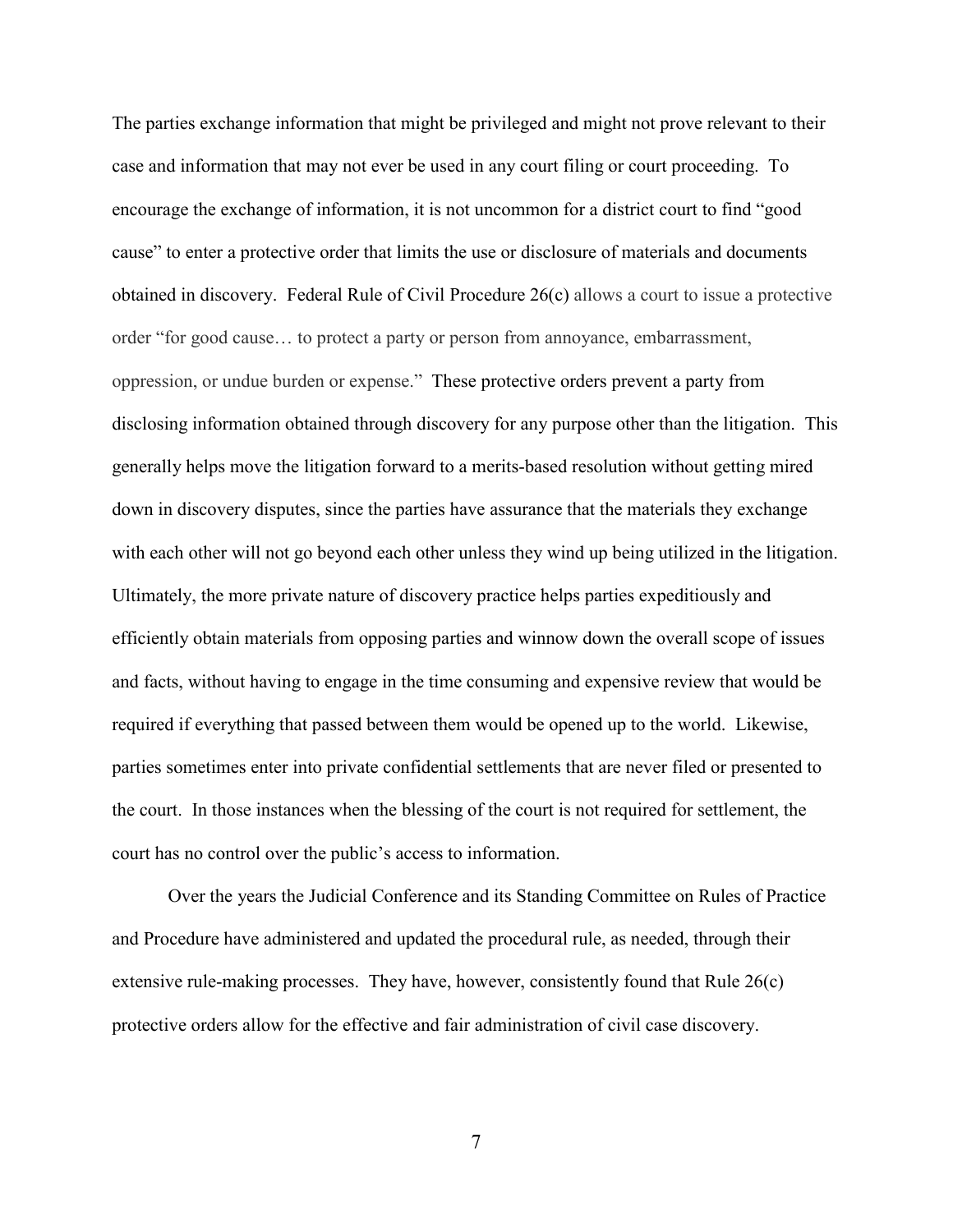#### **Sealing is an Important Case Management Tool at the Adjudicative Stage**

In contrast to protective orders (or nondisclosure) during discovery, sealing during the adjudicative stage of a case is not governed by the Federal Rules of Civil Procedure. The line between the discovery stage and the adjudicative stage is crossed when the parties file documents with the court. Once the adjudicative stage is reached, whether a court record should be sealed is determined by the presiding judge upon request by a party. When a request for sealing is made, the judge weighs the need for confidentiality against the public's interest and right of access to court proceedings and records.

The burden of overcoming the public's right of access to court proceedings and records is placed on the party that seeks to seal them. The burden is a heavy one – only the most compelling reasons justify the non-disclosure of court records. A judge that grants a request to seal court records must set forth specific findings and conclusions that justify nondisclosure to the public—even if there is no objection to the motion to seal. The judge must specifically address: why the interests in support of nondisclosure are compelling; why the interests supporting access are outweighed in that instance; and why the restriction to access itself is no broader than necessary. In other words, even where a party can show a compelling reason why certain documents or portions of documents should be sealed, the seal itself must be narrowly tailored to serve that reason.

Moreover, the greater the public interest in the litigation's subject matter, the greater the showing necessary to overcome the presumption of access.

Even when a document is sealed, courts continue to take the public's right of access into account. The specific requirements of binding case law vary somewhat from one district or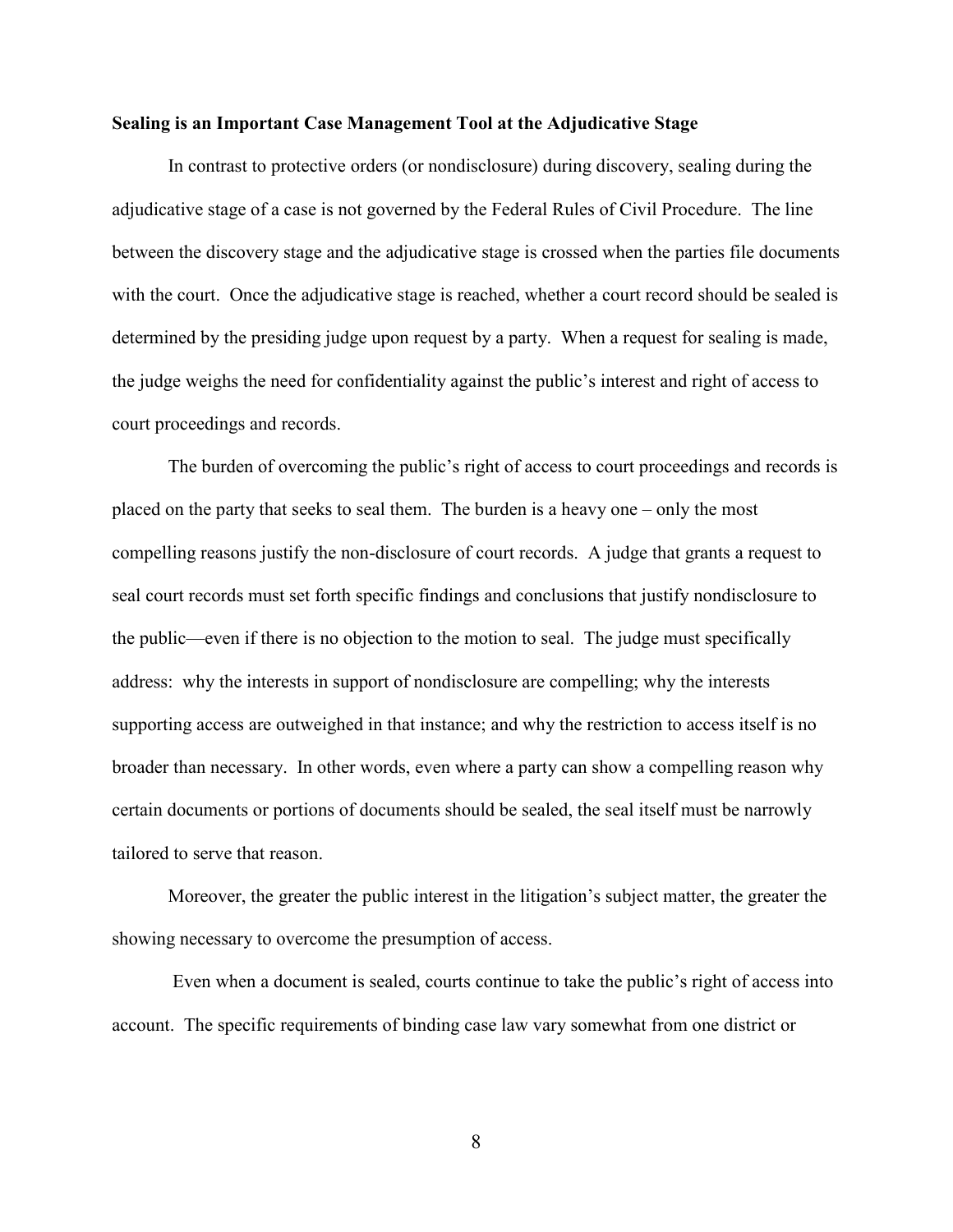circuit to the next. Based on a review of cases, courts generally look to these following principles when sealing a record (or closing a proceeding):

- 1) Absent authorization by statute or rule, permission to seal may be given by a judicial officer. A clerks' office may not seal a record on its own, and the parties, even if in agreement, cannot create a seal.
- 2) Motions to seal are publicly docketed in a typical case. This provides notice to the public, the media, and interested parties who can intervene and be heard on the matter;
- 3) Courts routinely permit non-parties to intervene for the purpose of challenging the motions;
- 4) There must generally be a public record of courts' decisions to seal. This public record should include what is sealed and why, consistent with the reason for sealing;
- 5) Sealing is to be no more extensive than necessary. Courts are careful to seal only the portions of the record that require sealing;
- 6) The record needs to be complete and accurate in order to facilitate appellate review, including what is sealed and why;
- 7) The record is to be unsealed when the need for sealing expires.

#### **Judges Exercise Their Sealing Authority in a Relatively Small Number of Cases**

I want to emphasize that sealing court filings is the exception, not the rule, in civil litigation. The vast majority of court records are open and readily available to the public. In fact, in most cases, a motion to seal is never filed. And even in those cases where one is filed, it is not always granted. Rather, judges throughout the Federal Judiciary are acutely aware of their responsibility and duty to protect the public's access to all aspects of judicial proceedings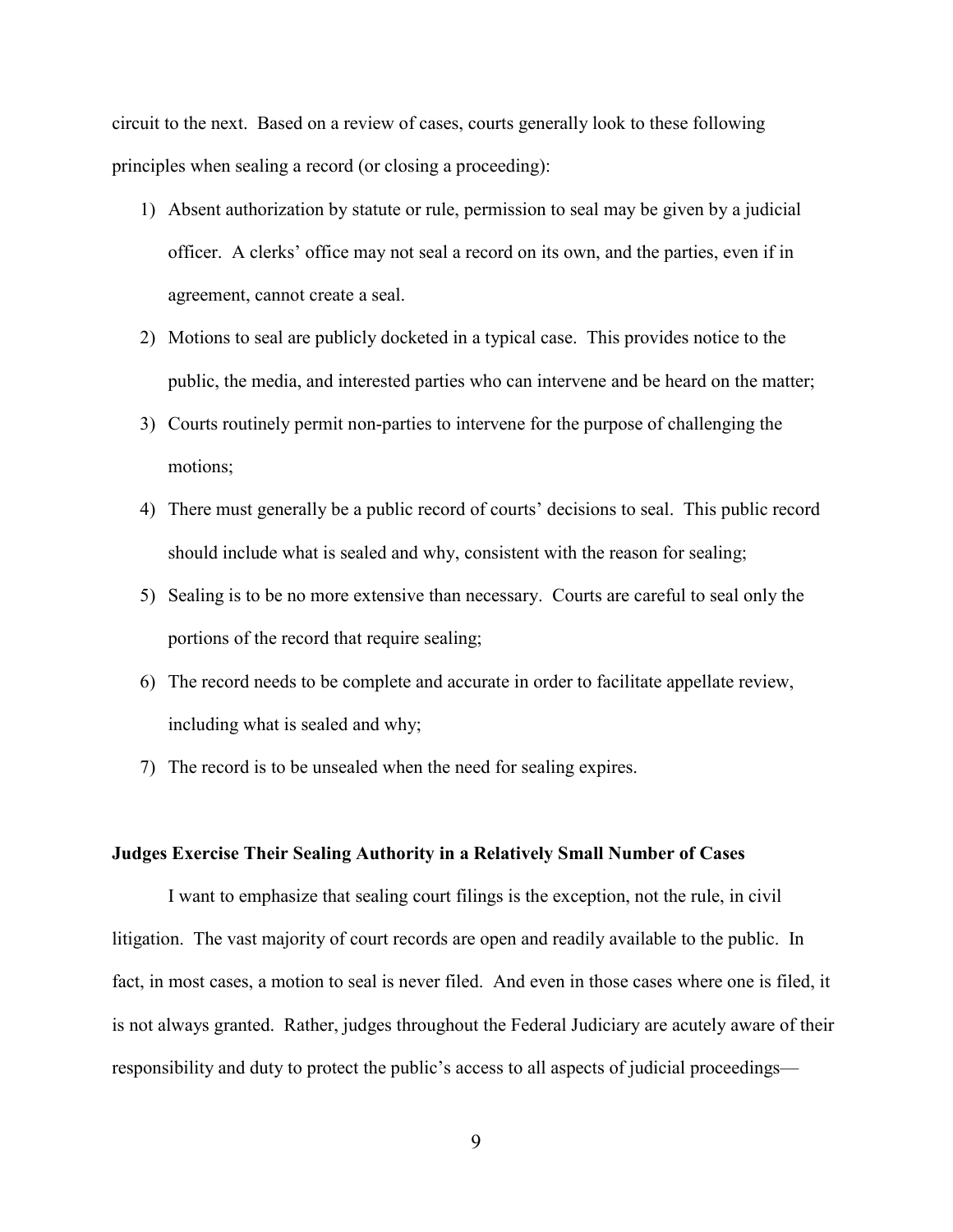including access to court records—and approach motions to seal with the public's interest in mind. And when a motion to seal is filed, judges have a responsibility to scrutinize carefully and dutifully the request and adhere to the appropriate legal standards to reach a decision that the judge believes is justified by the facts and circumstances presented in the case. Bearing these standards in mind, it is judges who should determine how best to manage the sealing practices in their courtrooms. They are uniquely positioned to make such decision based on the facts of that particular case, governing case law, and a district's local rules and practices.

#### **Non-Parties May Intervene**

Additionally, non-parties may intervene in litigation to argue to a presiding judge for the disclosure or against the sealing of particular documents in a case.

### **Sealing Constitutes a Key Component of Judges' Discretionary Authority over Complex Litigation and Discovery Processes**

Today's environment of voluminous electronic discovery reinforces the need to maintain broad judicial discretion for evaluating and granting motions to seal and protective orders. The current Rules of Civil Procedure regarding protective orders give judges discretion over discovery disputes between the parties, while allowing them to focus on the Judiciary's primary responsibility of ensuring a fair and impartial adjudicatory process. Considerations surrounding parties' sealing requests during the adjudicative stage vary, as they must, from one case to the next and maintaining judicial discretion is paramount. Discretionary authority in these areas ensures that judges can weigh parties' constitutionally-protected rights to privacy and confidentiality with the public's interests in disclosure and access. A district's local rules also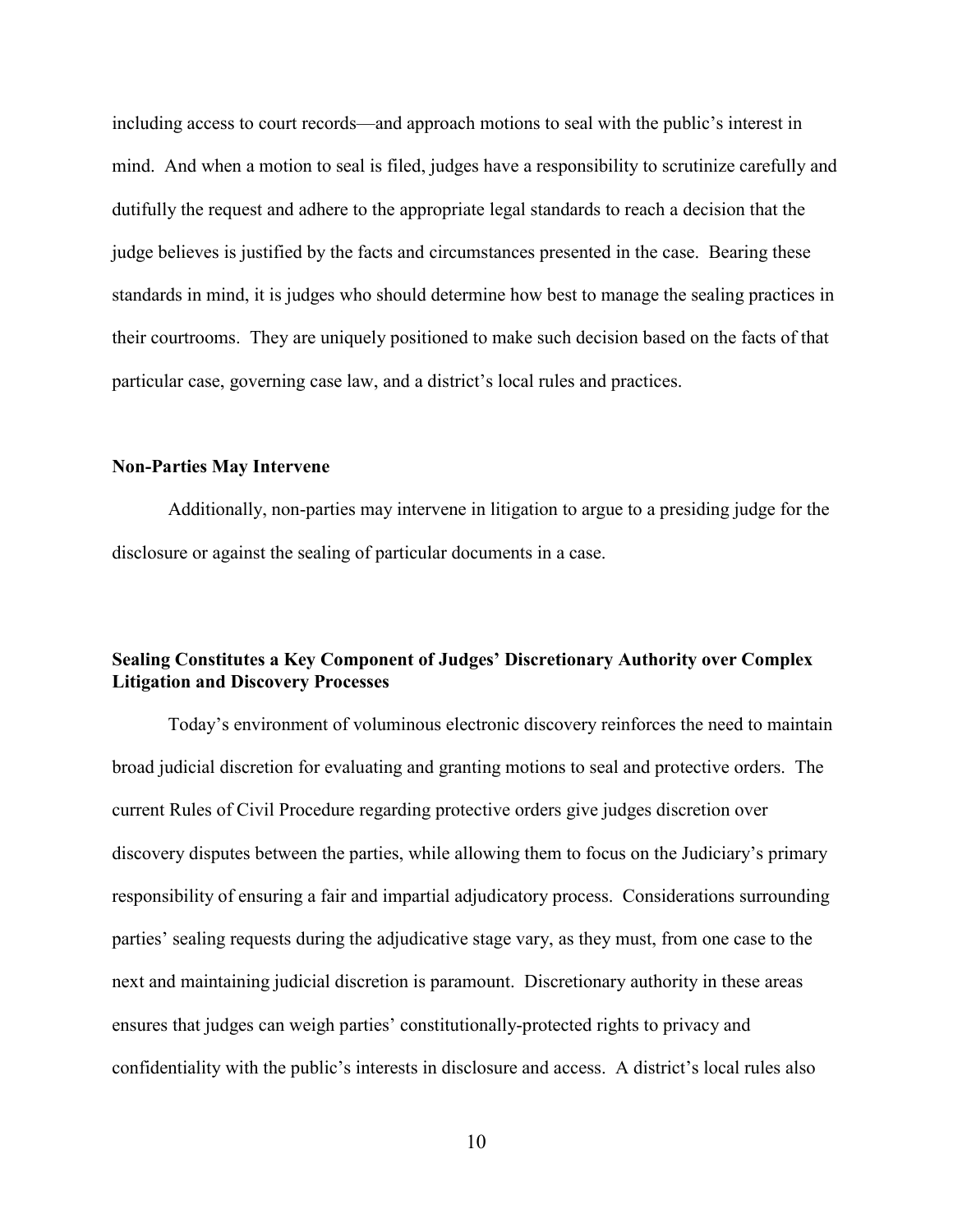lend a degree of consistency in courts' sealing practices and serve as an important check against the possibility of improper standards being applied to a court's sealing analysis.

#### **Decisions to Seal are Appealable**

A judge's decision to seal is subject to appeal. Some courts of appeals have determined that they have jurisdiction to hear interlocutory appeals of trial court decisions to seal, to not seal, or to unseal judicial records. Other courts of appeals review district court sealing orders by mandamus. Appellate courts have emphasized that when entering orders that inhibit the flow of information between courts and the public, district courts must articulate, on the record, their reasons for doing so or face reversal of their sealing orders. The strength and thoroughness of the appellate process ensures that there are reviews of and checks on district court orders to seal. Third-party intervention and local rules help ensure that, even before an appeal is filed, courts' sealing decisions are not made in a vacuum.

Ultimately, sealing practices must be flexible enough to allow each individual judge to manage his or her case in a way that adequately reflects the particular facts of the case, to satisfy the requirements of applicable case law, and to comport with standards of local practice. The Federal Judicial Center (FJC), which serves to research ways to improve judicial administration and to educate the federal judicial branch, has already published manuals concerning the sealing of documents – both pursuant to protective orders and at the adjudicative stage. As individual judges, we will always seek opportunities to increase our awareness of the legal and operational issues surrounding public access, and seek to develop and apply best practices on how to approach the restrictions we apply.